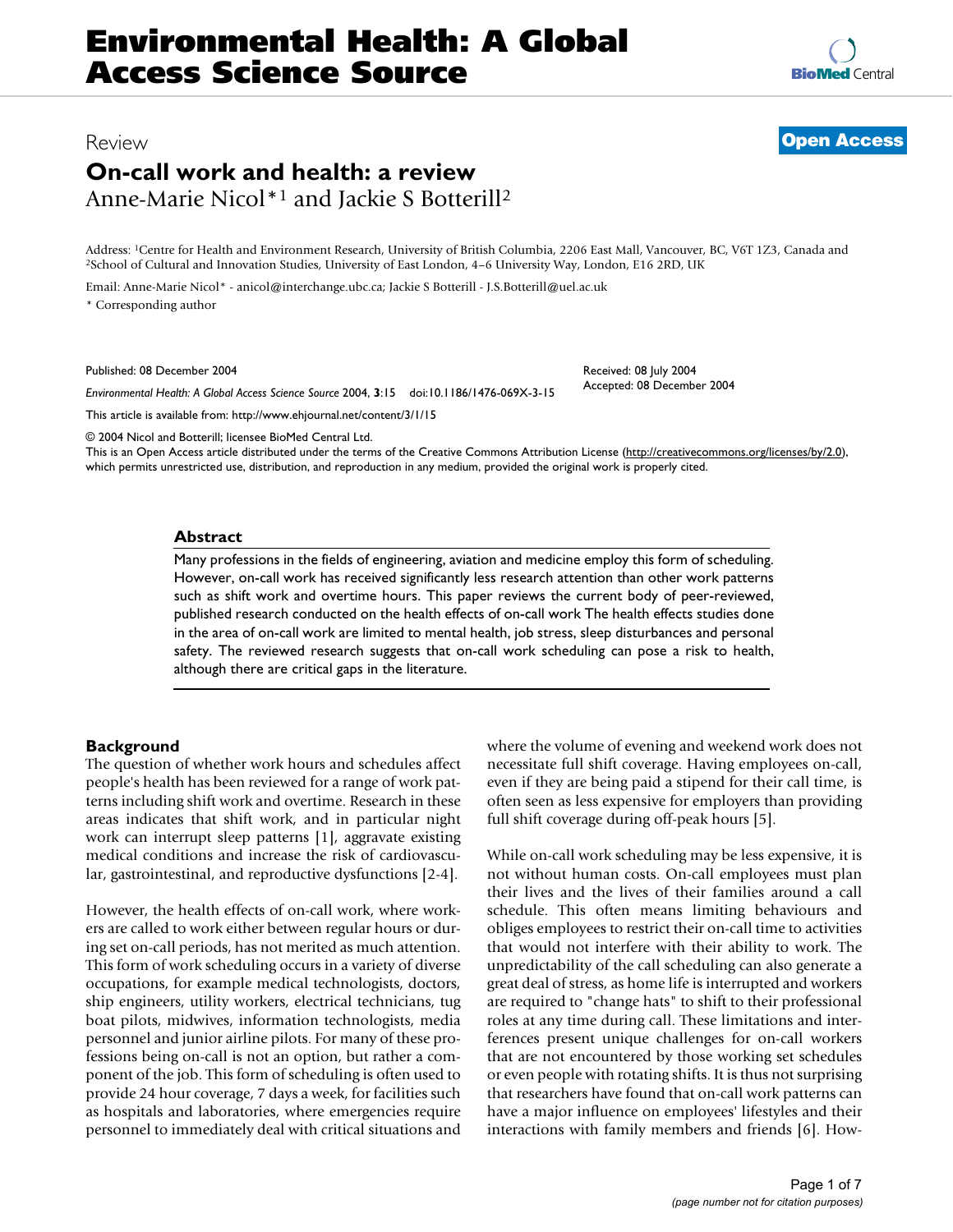ever, in addition to the impact on lifestyle and relationships, on-call work patterns may impact the health of employees.

Within the limited literature that has explored on-call work, there exists some pertinent findings concerning the impact of on-call for an employee's physical and psychological health, and social relationships, which this review seeks to bring together. Specific attention has been devoted to the areas of stress, sleep, mental health and personal safety.

## *Types of on-call work*

The implementation of on-call schedules varies. For many occupations, workers leave their place of employment and are placed "on-call" on evenings and weekends, which means they can be called back to work during these periods. For many professions this form of scheduling is a normal component of the occupation, for example, marine pilots can spend up to 60% of their working time on-call. However, for a limited number of occupations such as airline pilots, on-call hours are reduced with seniority. Generally, but not always, employees are compensated monetarily for the period of call, usually with a stipend which is less than their hourly rate. When on-call employees are usually expected to restrict their use of alcohol and limit distance or travel time from the work-site. The on-call experience of these workers includes aspects of interruption, either of sleep or family or social life, and often includes an element of uncertainty as to the time of call or the occurrence of the call.

Other forms of on-call include work done by junior doctors during their medical training. Medical residents spend periods of time "on-call" at a hospital, where space may be provided for them to sleep. This form of on-call work is distinct because workers remain at work to undertake their call duty. During these periods, residents often put in 30–36 hour shifts with little to no sleep [7], resulting in a combination that is both a night shift and an overtime shift. Because of the intensive demands placed on medical residents during their apprenticeship, this group has received a fair amount of research attention. This has been particularly so in the 1990s as the rigors of this period in junior doctors' training has come under much scrutiny both in the UK and in the US. New working regulations have been introduced in an attempt to deal with what is considered, by many, to be harsh and unacceptable working conditions. The debate over and outcome of these interventions continues [8-10].

This review focuses on the health effects of on-call work in which an employee spends a period of time on-call outside of their workplace and/or their regular working hours. The research on medical residents has been excluded because the medical resident experience is distinctly different from that of other professions where oncall is utilized. However, research on medical residents is used to illustrate findings from other work-related areas when appropriate.

# **Methods**

This review explores the published literature referring to on-call work patterns and health. For the purpose of this review, the on-call period may be formal (e.g. a person is designated as being on-call for the weekend or overnight) or informal (emergency call back during a crisis). Search terms for this review included "on-call" and "work schedule tolerance". The terms "stand-by" and "night call" are used by some professions to describe on-call type work, and were also used as search parameters. This literature review was undertaken on journal articles included in databases up to December 2000. Database searches were performed on the following electronic sources:

1) OVID Databases: including Medline (1966–2000) and Current Contents (1996–2000).

2) Canadian Centre for Occupational Health and Safety Database

3) Cambridge Abstracts (Environmental Science and Pollution Management) 1981–2000.

4) PsycInfo (1989–2000).

5) Web of Science: including Science Citation Index and Social Science Citation Index (1989–2000).

A manual review of the references generated from the computer-search was also done. Articles were excluded from the review if they were not original research, were not written in English or focused on medical residents experiences with on-call work.

Two reviewers read through each of the eligible research papers independently.

## **Results**

In total, 24 papers met the search criteria. Eight (8) were excluded as they focused on the impact of on-call work patterns on patient's health and not on the health of workers. The remaining sixteen studies were used for this review. The results are divided into four health-related sections; 1) Stress, 2) Sleep, 3) Mental Health and 4) Personal Safety.

## *On-Call Work and Stress*

Of the five studies pertaining to on-call and stress uncovered in this review, all focus on the General Practitioners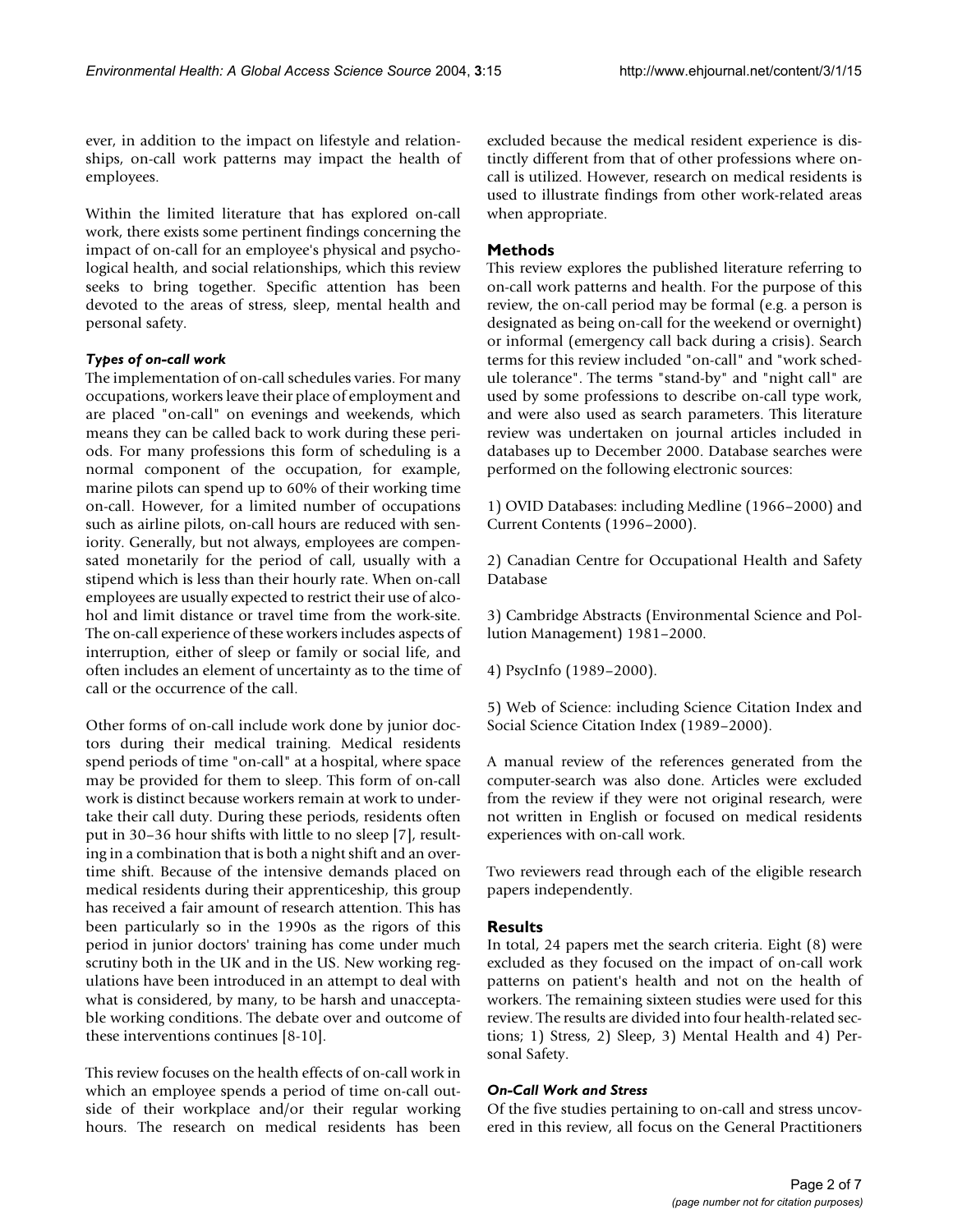(GPs) as their subject. In these studies, the relationship between on-call work and stress was measured through self-report and perceived stress.

Three of the studies were part of a major UK study carried out from 1989 to 1998 [11-13]. In the early 1990s the British health care system experienced considerable financial and administrative restructuring. This large study was conducted at different points in time to determine GP's satisfaction with the changes in their workplace. GPs were randomly selected throughout Britain in 1987, 1990 and 1998 to fill out postal questionnaires. The studies yielded sample sizes of 1817, 917, and 999 respectively, representing rather low response rates of 48%, 67% and 47%. However, the authors' assessment of all three samples found that they tended to be fairly representative of the larger population of GPs in the country [13].

In the first two studies, GPs ranked working on-call at night as one of the top two most stressful aspects of their work situation [11,12]. However results from the third study in 1998 revealed that night call was no longer a major source of stress, dropping to  $12<sup>th</sup>$  in a ranking of 14 major stressors. The authors believe this reduction in the level of stress from on-call work could be explained by the introduction of GP co-operatives in the mid 1990s for the management of out-of-hours calls. This cooperative system allowed GPs to either do their own calls or share them with a cooperative formed by 10 or more doctors. The cooperatives gave GPs greater flexibility for how and where they saw their patients and how they implemented 24-hour care and appear to have successfully reduced the stress of night visits for GPs. Indeed, night visit stress went from being one of two top stressors for GPs in 1987 and 1990 to being one of the least stressful issues by 1998. The authors also posit that this "success may also explain the reported reduction by 1998 in stress attributable to disturbance of home/family life" [[13] pg. 370].

The fourth study also dealt with the changes in the British health care system, in particular the introduction of partial shifts to decrease long on-call periods [14]. A small sample of  $GPs'(n = 14$  and 12) were surveyed about their stress levels before and after the new system was in place. Doctors' stress levels were significantly reduced, particularly in relation to their mental well-being and their job satisfaction.

The fifth study on GPs and stress was a qualitative analysis of 25 GPs and their spouses in Manchester [15]. This research found that for male GPs, the uncertainty of being on-call caused them to be unhappy. Some doctors spoke quite frankly about how night calls could "perturb family life and wreck personal intimacy" [[15] p. 158). The uncertainty of their on-call commitments also contributed to the male GPs' unhappiness. Female GPs were stressed by factors other than on-call, including time pressure, role conflict and work overload. They were also concerned about how their work schedule decreased the amount of time they spent with their children. These marked differences between how male and female doctors experience the stress of on-call work signals the importance of examining gender as a variable in this research.

Other studies have revealed that the amount of time spent on-call varies between male and female doctors, but no clear pattern has emerged [16,17]. It has been hypothesized that female doctors who work reduced on-call hours do so because of the dual role they must play as both worker and care-giver [17,18].

Research conducted in other professions support the idea that work patterns, particularly night shifts, can increase stress in workers and have a negative impact on family life. Working late afternoon and evening shifts has been related to increased stress for both workers and their families [2]. Variable shifts have been shown to cause more stress than regular shifts [19] and working more than 50 hours per week is associated with increased job stress [20]. Many on-call workers regularly experience variation in their work patterns, as well as being expected to work at night, and undertake greater than normal hours when called in.

## *On-Call Work and Sleep*

Besides stress, the interruption of sleep is another major component of on-call work, particularly for those who work nights on-call and in professions that deal with emergencies that occur at all hours. Three studies have dealt specifically with the sleeping patterns and problems experienced by train and ship engineers and transplant coordinators, all of whom regularly work on-call.

The first study researched the on-call sleep patterns of 198 train engineers using prospective activity logs over a 14 day period in the United States [21]. It was determined that those working on-call had greater difficulty falling asleep and staying asleep while on-call versus when they were not on-call. Train engineers working on-call also had a greater number of days where there was less than 24 hours between the on-set of their work shifts. These engineers reported more sleep-related problems that those with at least 24 hours between the on-set of their shifts. The researchers also explored how sleeping was impacted when it was undertaken in different locations. They found that train engineers sleep varied when at home versus "away". (Engineers can finish a shift away from home, and have "away" terminals where they can sleep.) The researchers compared the amount and quality of sleep engineers had while both "at home" and "away" and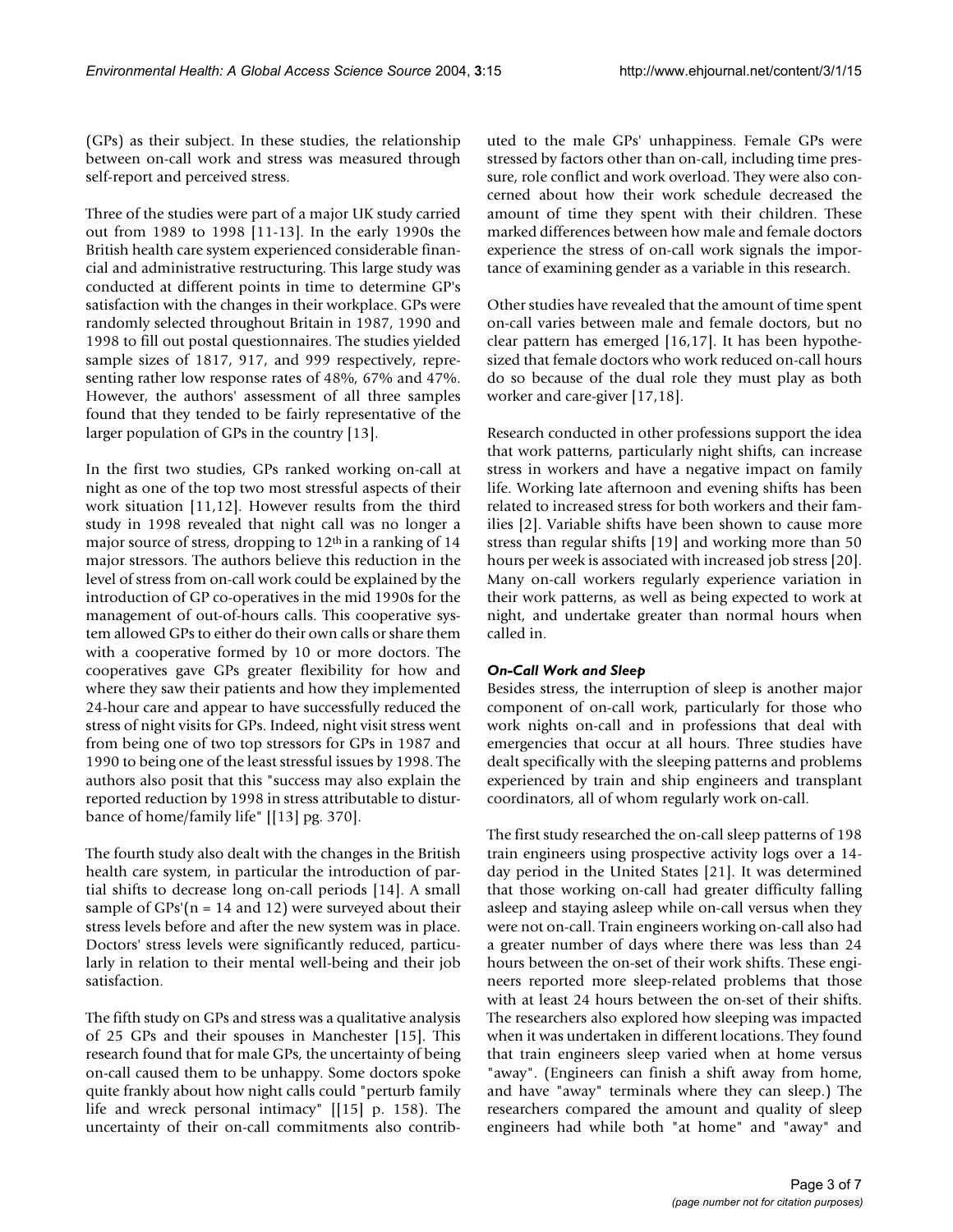found that engineers on-call slept less at home than they did "away". The authors attribute the difference to the presence of family and social obligations in the home that conflicted with the workers' ability to sleep while working on-call. However, the authors note that the response rate of this study was low, only 25% of the sampled population of approximately 800. The authors caution readers to remain critical of their findings, because their sample may be biased towards those who generally have difficulty sleeping. An analysis of the final study group did find that the responding sample reflected the age and gender distributions of the larger population, factors that the authors suggest indicate robustness even with the low response rate.

The second study of on-call and sleep explored the sleeping patterns of 53 predominantly female organ transplant coordinators in the UK, using a postal questionnaire [22]. This research determined that not only was sleep affected when people worked on-call (51% occasionally had difficulty and 6% frequently had difficulty falling asleep) but that the effects carried over to time off call as well. Sixtyeight percent of the sample reported that the time they spent on-call negatively influenced their off-call lives. Workers pointed out that after being on-call they often had to spend additional time catching up on sleep. They also complained that on-call work left them too tired to undertake social and home activities. But although the workers complained about being fatigued at home, this was not correlated with days absent from work. The authors suggest that this finding may be the result of transplant coordinators "guilt" around placing an extra burden on a co-worker if they were absent. Another possible explanation was the overall satisfaction of the type of work being done by the coordinators, a factor which may decrease their willingness to take time off.

The third study, conducted on a small sample  $(n = 5)$  of ship engineers in Sweden, measured sleep during on-call periods using electroencephalogram (EEG) and electrocardiogram (ECG) recordings and subjective ratings. [23]. This research found, like the others, that the sleep quality and quantity of the ship engineers was affected by the interruptions of being on-call. In their subjective assessments, the engineers reported being more drowsy during the day after being on-call, a finding similar to that of the transplant coordinators. But, the authors also found that the apprehension associated with the possibility of being awakened for call duty also negatively impacted sleep. On-call sleep registered less slow wave sleep (SWS) and rapid eye movement (REM) and a higher heart rate than when workers were testing during their normal sleep. Many of these conditions occurred prior to being awakened for call duty. Earlier research by the same authors examined the sleep patterns of Swedish merchant marines

at sea. This population also found it difficult to fall asleep on nights when they were on watch. The anticipation of alarms that would wake them up was seen as an obstacle that prevented workers from relaxing enough to allow for normal sleep patterns to develop [24].

The impacts of sleep loss on job performance remain unclear and controversial. For example, research on the cognitive performance in sleep deprived medical residents has produced mixed results [25-27]. However, research on anaesthetists found that 86% reported fatigue related errors [28]. Job performance and fatigue have also been studied in relation to age, a factor not explored in the oncall studies. Significant changes were found between younger and older shift workers, with younger workers better able to maintain performance across day and night shifts and older shift workers prone to more sleep disruption [29].

Work-related fatigue has been related to an increase in car accidents. A review of traffic accidents determined that falling asleep while driving accounted for a major proportion of accidents while driving under monotonous conditions [30]. This finding has been corroborated with research done on medical residents working long night shifts. Seventy-five percent of accidents incurred by a population of emergency medicine residents happened after working a night shift [31]. In this study, the number of motor vehicle accidents and near misses was positively correlated to the number of nights worked per month. A similar study done on paediatric residents indicated that residents fell asleep at the wheel significantly more than other professionals, with 90% of these events occurring after a night on-call [32].

#### *On Call Work and Mental Health*

Six studies were found that examined the impact of oncall work schedules on mental health. All of these studies used self-reported questionnaires and/or mood diaries. Five studies were conducted on GPs in the UK and one examined gas and electrical employees in France.

Two surveys were conducted by Chambers et al. [33,34] on GPs in Staffordshire, UK. The first survey, conducted in 1994 ( $n = 704$ ), was designed to research the factors predictive of anxiety and depression in GPs [33]. The study determined that working one or more nights on-call per week was significantly predictive of anxiety. Other factors predictive of anxiety were depression and three or more weekdays feeling exhausted or stressed. Males and females showed no significant differences in anxiety or depression determinants.

The second survey conducted by Chambers et al in 1996 (n = 620) employed the Hospital Anxiety and Depression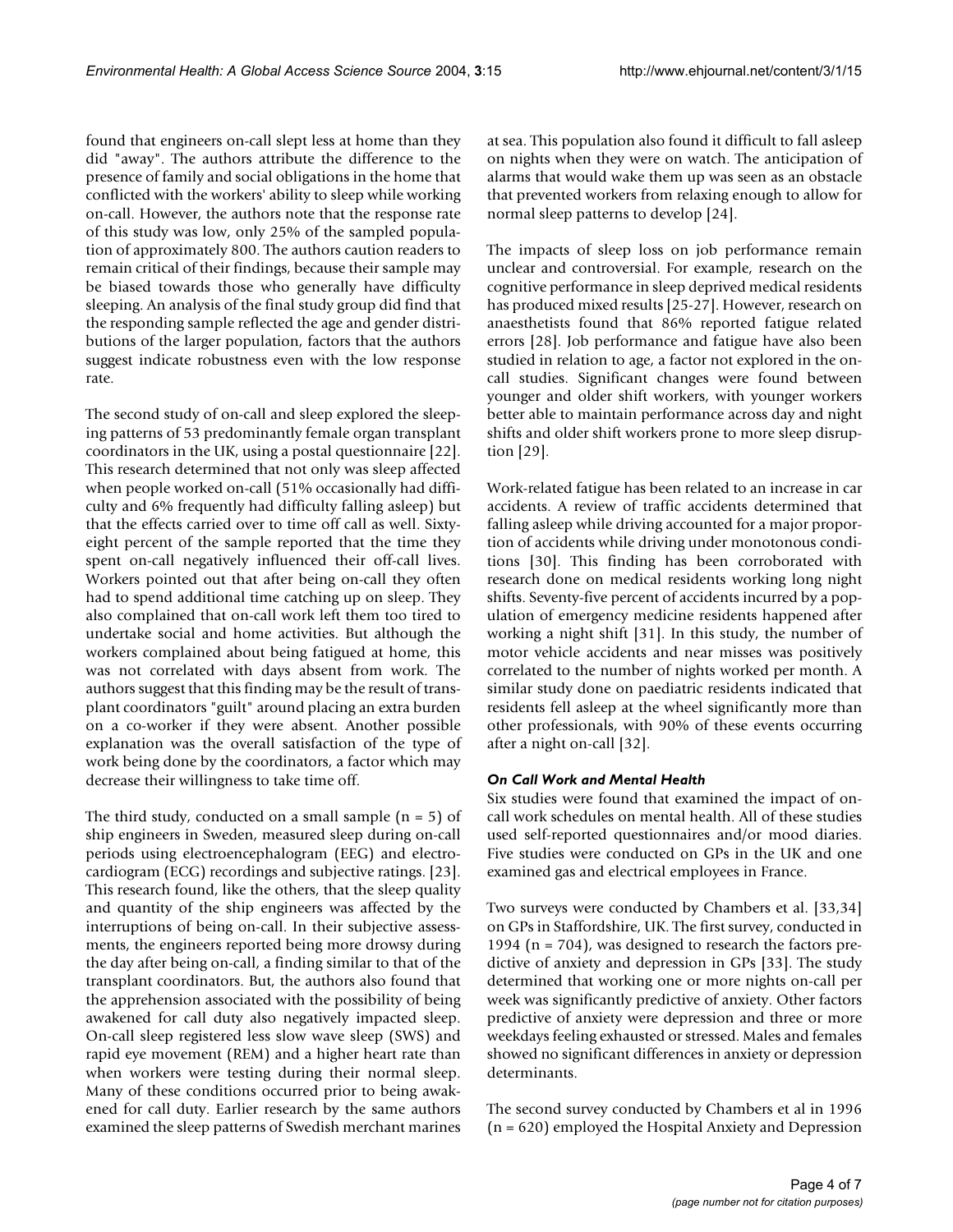scale to assess the mental health of GPs [34]. It was determined that both anxiety and depression were associated with the amount of on-call duties undertaken. Findings revealed that both anxiety and depression increased with the frequency of time spent on-call per month. Again, the results were the same for both male and female GPs, and the authors conclude that GPs' mental ill health is associated with workload, of which on-call is a major factor.

A third survey done on GPs in Leeds in 1993 was designed to determine the psychological symptoms and sources of stress among 268 GPs [35]. This survey used the UK General Health Questionnaire as well as qualitative questions regarding mental health and workload. Problems with physical and mental health were significantly associated with several aspects of workload, including the amount of time spent on-call per month. The study also found that those GPs who spent more time on-call each month were more likely to feel their work affected their physical health. Males and females reported differences in the sources of their stress, with females showing greater job satisfaction than males. The authors suggest that this finding may be due to the fact that, for this study population, female doctors worked fewer hours and spent significantly fewer nights on-call [34].

The fourth study in this area surveyed mental health and job stress on 414 GPs in England in 1992 [36]. This research determined that interruptions, a category which included taking night calls, remaining alert on-call, 24 hour patient responsibility and telephone interruption of family life, was a predictive factor for decreased mental health, depression and somatic anxiety. These factors were similar for men and women, although their contribution to each condition varied by gender.

A pilot study of 44 male and female volunteer GPs using cognitive behavioural diaries assessed self-reported emotional states recorded in conjunction with hourly activities over 2 days [37]. Doctors' moods were significantly lowered when on-call as compared to off-call. Doctors on-call also had significantly increased tension and frustration. The main reported cause of dissatisfaction was the uncertain nature of the doctors working hours [37].

The sixth study examined male gas and electrical employees working in France [38]. Employees who worked oncall ( $n = 145$ ) were assessed for health status and psychological problems and were compared to those not working on-call (n = 195). Workers were also questioned about the impact of their job on their family life. Although no particular mental or health disorder was found to be more frequent in the on-call group, the psychological equilibrium of the on-call workers was significantly worse than the comparison group. On-call workers also reported significantly worse global-well being and indicated significantly higher levels of social disturbance. On-call workers reported that their family and social life were acutely disturbed and they were significantly less likely to be involved in clubs or take on outside responsibilities.

The research conducted on GPs in the UK supports a negative role of on-call work related to mental health. However, the results from the gas and electrical workers do not reflect the same findings from the research on GPs. This may be the result of either a difference in study methodology or a difference that is profession-specific. On-call gas and electrical workers did experience psychological disruption and the lack of significant diagnostic findings may be a function of other factors, such as self-selection, in this profession, where those most affected opt out early on. The on-call gas and electrical workers experience of family and social life disruption does mirror the experiences of doctors and transplant coordinators as discussed previously [13,15,22].

## *On-call Work and Personal Security*

Working on-call often necessitates leaving home alone, at night, to attend work, conditions that can jeopardize personal safety. Unfortunately, there is only sparse data regarding this issue. A study done in the north west of England, in a hospital where the on-call sleeping quarters were separate from the hospital found that 40% of anaesthetists feared for their safety while walking through hospital grounds at night [39].

In medical professions, patients can also present a danger to those working on-call. Doctors have cited fear of violence from night call visits as a significant stressor [11]. A study of 327 nurses in remote areas who worked on-call found increased incidences of violent acts perpetrated by patients, particularly in smaller communities [40]. This study found that working on-call increased the number of incidents ranging from verbal abuse to property crime and physical assault compared to working regular shifts.

This issue has only been peripherally studied and further attention needs to be given to personal safety, particularly when being called in at night.

## **Discussion**

What emerges from this review is the limited research that has been done in the area of on-call work. Preliminary work done in the areas of stress and mental health suggests that on-call work may play a role in increasing stress and decreasing mental well-being. The three studies that examined sleep indicate that on-call work does decrease the quality and quantity of sleep for workers and can leave people feeling fatigued for periods after their on-call work.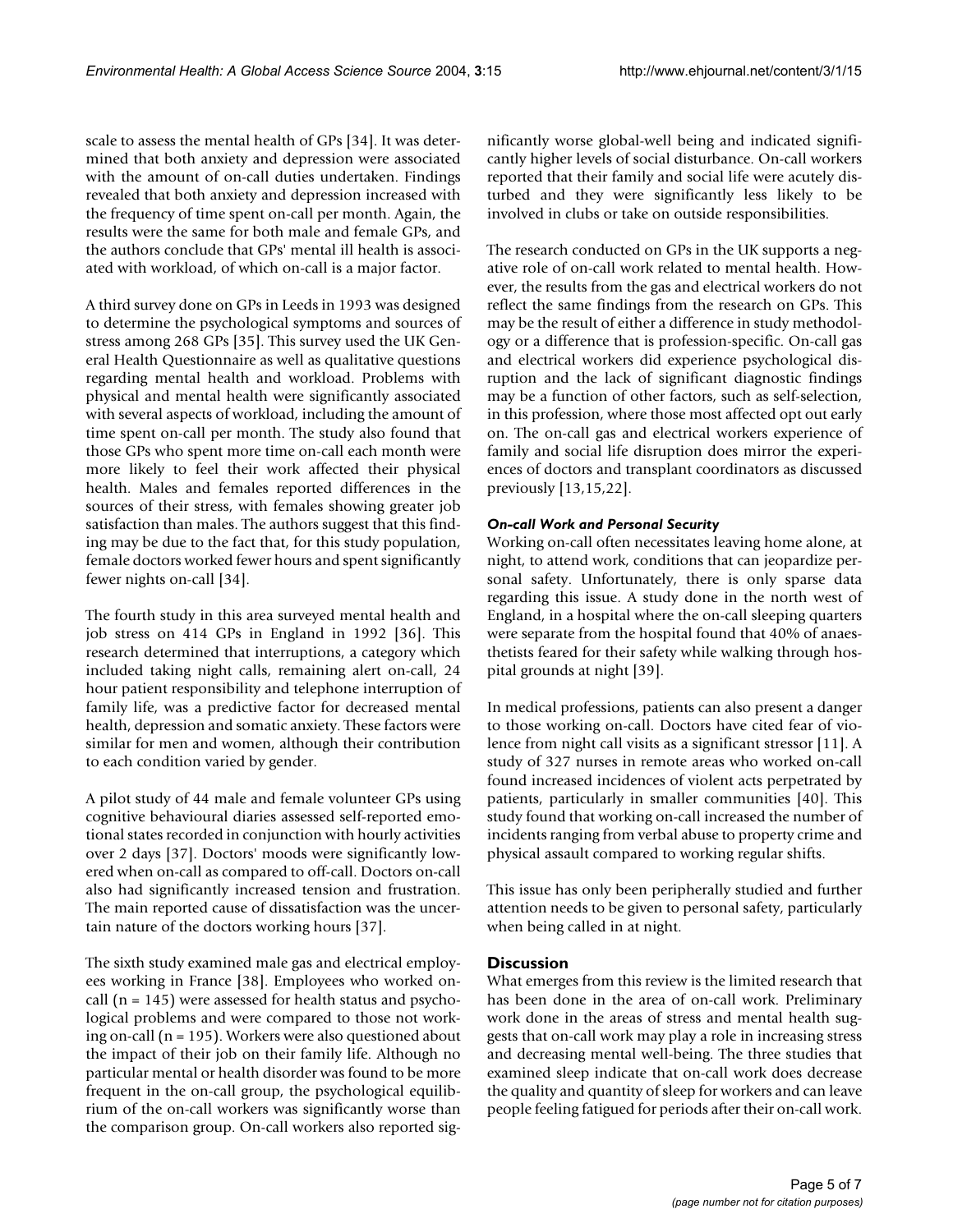The current body of literature on the health effects of oncall work is limited in part due to the narrow range of professions studied. The majority of research done to date has been on general practitioners. It is reasonable to assume that the effects of on-call will vary across occupations, given the host of other factors that can influence occupational health. However, the degree to which this variation exists might only be determined by examining a wider occupational base. The need to undertake more on-call research across a greater variety of occupational groups is suggested given that this form of work scheduling touches many occupations, and given that on-call work is estimated to continue to increase in many sectors in the future [6].

There is also an obvious lack of research focusing on the impact of on-call shifts on psychosocial factors. Given the very disruptive and limiting nature of on-call schedules, it would not be surprising that workers' family and social life suffer due to this type of scheduling. The results of the research addressing gender (discussed above) do suggest, albeit indirectly, that such social and familial impacts may be significant. However, without more research, it is not possible to determine the magnitude of these effects, nor the relative importance compared to other factors such as physiological responses.

More rigorous methodological designs are needed for future research in the area of on-call work and health. The current research is predominantly cross-sectional in nature, a factor that makes it difficult to determine causality. Only two studies employed external comparison groups [21,38] and only a limited number have measured effects in workers on-call versus off-call (own-controls) [22,23]. Additionally, most of the measurement has been subjective in nature and often the operationalization of on-call work is not clear. In the GP studies, on-call is generally measured as the "number of nights spent on-call" either per week or per month. Some attempt is made to measure the amount of sleep during these periods, but there is little refinement of factors such as whether the subject were actually called in to work and for how long. Additionally, little attention has been paid to the amount of time worked or sleep obtained prior to the on-call shifts or factors such as second jobs or outside work, variables that may confound the outcomes. Other factors, such as age and personality type, that have been shown to be significant variables in other areas of work scheduling [41,42] also need to be explored. Attention also needs to be paid to the possible self-selection of workers out of oncall professions or adaptive strategies that workers may employ to cope with on-call (such as the sharing of oncall shifts). More controlled research that includes both subjective and objective measures would provide better evidence regarding the effects of on-call work.

Future research on the health effects of on-call work also needs to examine the role of gender, not only from a physiological standpoint, (e.g. reproductive issues), but also from a psychosocial perspective. Many of the articles reviewed above indicate differences in how males and females experience the stress of on-call work [11,15,17,36]. Research in other work-related areas suggests that males and females cope differently with the impact of job schedules [43-45]. While gender may be a factor that directly mediates health effects, it may also be an indirect measure of other phenomena such as the division of labour outside of the workplace. More careful research is needed to illuminate the role gender may play in the effects of on-call work.

The range of health effects studied in relation to on-call work has to date been inadequate. Health conditions such as cardiovascular disease, reproductive problems, gastrointestinal issues and overall mortality need to be explored as has been done in conjunction with work patterns such as overtime and shift work [41,45]. Factors such as personal safety and car accidents have only briefly been touched upon, and merit more attention.

## **Conclusions**

While the results of this review are limited, initial research in this area suggest that being on-call can have negative impacts on workers' sleep patterns, mental health and personal life. Further research in this area is required to provide a clear picture of the risks of this form of work scheduling.

#### **List of abbreviations**

UK, United Kingdom

US, United States of America

#### **Competing interests**

The authors declare that they have no competing interests.

## **Authors' contributions**

AMN designed the research project, carried out the literature search, reviewed articles and drafted the manuscript. JSB reviewed articles and edited the manuscript. Both authors approved the final manuscript.

#### **Acknowledgements**

This research was supported in part by the Occupational Health and Safety Association for Healthcare in BC (OHSAH), a non-profit agency. The authors wish to thank Dr. Kay Teschke (UBC), Rachel Notley and Carol Riviere (Health Sciences Association of BC) and David Murphy (SFU) for their assistance with this review.

#### **References**

- 1. Kuhn G: **[Circadian Rhythm, shift work and emergency medi](http://www.ncbi.nlm.nih.gov/entrez/query.fcgi?cmd=Retrieve&db=PubMed&dopt=Abstract&list_uids=11145778)[cine.](http://www.ncbi.nlm.nih.gov/entrez/query.fcgi?cmd=Retrieve&db=PubMed&dopt=Abstract&list_uids=11145778)** *Ann Emerg Med* 2001, **37:**88-98.
- 2. Scott AJ: **[Shift work and health.](http://www.ncbi.nlm.nih.gov/entrez/query.fcgi?cmd=Retrieve&db=PubMed&dopt=Abstract&list_uids=11072299)** *Prim Care* 2000, **27:**1057.